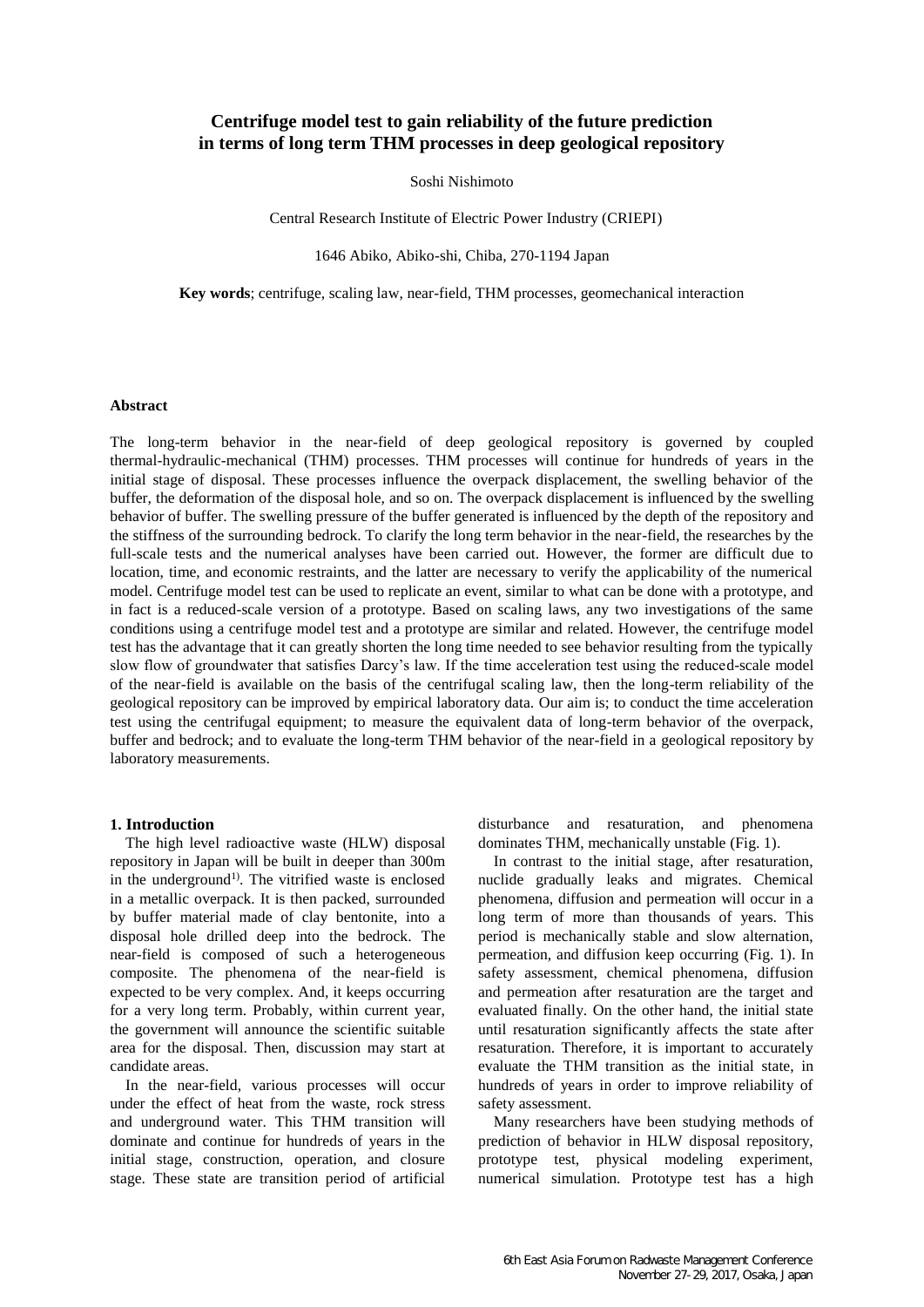

Fig. 1 Schematic of predictable transition in HLW geological disposal repository

demonstration. Approximately actual behavior if using real size and design can be observed. But, it is inevitably a few test and several year of evaluation time because of restrictions of place and economy. On the other hand, numerical simulation can analyze many case and any evaluation time, but if only simulation, the demonstration is low. Physical modeling experiment is in middle. Demonstration, test quantities and evaluation time depend on the model size and the scaling law. These methods have merits and demerits. We think in HLW disposal research, it is necessary to combine and then comprehensive evaluation (Fig. 2).

Here, we focus on the centrifuge physical model testing. On the basis of centrifugal scaling law, future THM behavior is able to predict by time-acceleration test<sup>2)</sup>. Conducting time acceleration test using this centrifuge, we think we can observe the equivalent data of THM long-term behavior of near-field by the laboratory measurements. And then, these results contribute to the verification and validation (V&V) of the numerical simulation in the evaluation of THM long-term behavior of the near-field.

The aim of the study is; to conduct the time acceleration test using the centrifugal equipment; to measure the equivalent data of long-term behavior of the overpack, buffer and bedrock; and to evaluate the long-term THM behavior of the near-field in a HLW disposal repository by laboratory measurements. This application is aiming to enhance the reliability of the prediction of the future of the near-field, hence the safety of the geological disposal.

#### **2. Centrifuge model test**

# **2.1 Our concept of evaluation of THM long term behavior in near-field**

We think two phases in the evaluation of THM long term behavior in near-field. One is future prediction by numerical analysis and the other is understanding phenomena by experiment and test. By numerical analysis, we can estimate the future state of target disposal repository. By experiment and test using the similar materials and conditions of the target repository, we can understand THM phenomena. After that, we comparatively discuss using both results, and then evaluate comprehensively evaluate the validity of the predicted phenomenon based on the limit of the numerical simulation.

Here, as points, we think ONLY simulating the future by a numerical analysis is not equal to evaluating long-term behavior in the near-field. And long-term behavior should be evaluated comprehensively with accompanying verification of the simulation by tests (Fig. 2).

Understanding phenomena and contributing data to verify and validate the numerical simulation. Centrifuge model test is small and simplified model, but time scale is equivalent the actual and



Fig. 2 Improvement of reliability of future prediction of HLW disposal repository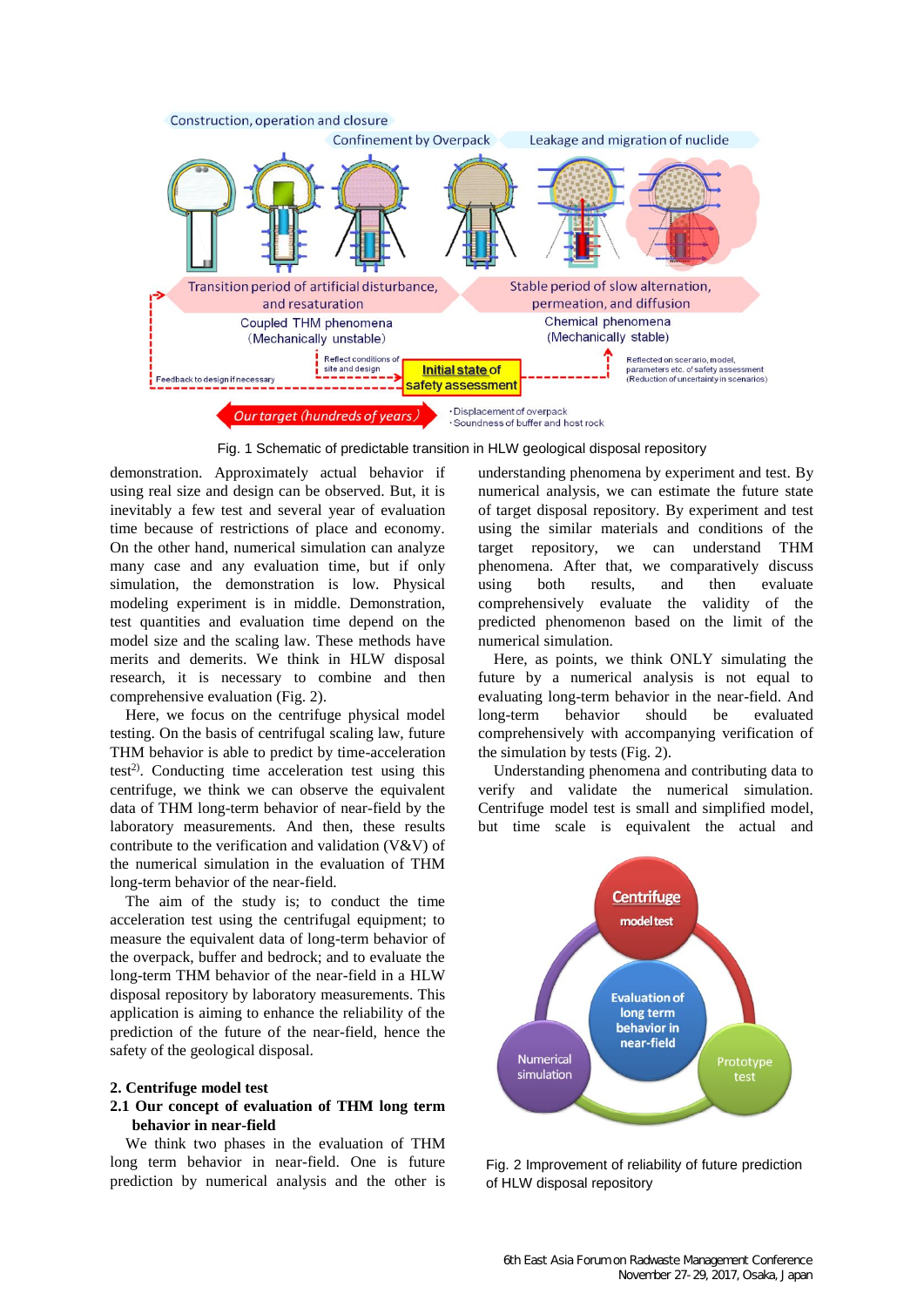parameterable test. Parameter are stress, elasticity, gap/joint, density of buffer, temperature, and so on... The present study firstly targets stress and elasticity.

#### **2.2 Centrifugal scaling law in the static field**

The behaviors expected in the near-field can be attributed to two-phase mixtures that consist of the rock/soil and pore fluid if the centrifugal model is the same material as the prototype. In a centrifugal model test, by subjecting 1/*N* scale model to *N* times the earth's gravitational/ centrifugal acceleration (G) based on a centrifugal scaling law in a static field (where *N* is the scale factor and gravity /centrifuge acceleration level), the following are true: (1) the stress-strain behavior of a specimen in the model will be identical to that in the prototype, and (2) the equivalent elapsed time for the migration of underground water that satisfies Darcy's law, the stress due to consolidation and swelling, and the distribution of elastic strain can be shortened to  $1/N^2$ , compared with the full-scale elapsed time (Table 1). For instance, the behaviors for 100 yr can be simulated in about 6 weeks using a 30 G centrifugal force field. This study treat the behaviors of the near-field as occurring in a static field.

#### **2.3 Centrifugal model of near-field and centrifugal equipment**

The near-field model in this study (Fig.  $3a)^{3-5}$ ), which is 1/30 the size proposed in the provious report<sup>6)</sup> (Fig. 3b), consists of a single model-overpack, ring- and cylinder-shaped buffers, and a cylindrical sedimenrary rock mass. The overpack and buffers are placed in the bore hole drilled in the rock mass. The overpack is 27-mm diameter by 62 mm height, and 6160 kg/m<sup>3</sup> density. The buffer is made by compacting a Na-bentonite powder (Kunigel-V1), after it was oven-dried at 110 °C for 24h. Overall volume of the bentonite is about 54 mm in diameter

Table 1. Scaling law of the centrifugal model test.

| Physical properties         | Model/Prototype                                                          | Similitude |  |  |
|-----------------------------|--------------------------------------------------------------------------|------------|--|--|
| Length                      | $l_m/l$                                                                  | 1/N        |  |  |
| Area                        | $A_m/A$                                                                  | $1/N^2$    |  |  |
| Volume                      | $V_{m}/V$                                                                | $1/N^3$    |  |  |
| <b>Stress</b>               | $\sigma_m/\sigma$                                                        |            |  |  |
| Young's modulus             | $E_m/E$                                                                  |            |  |  |
| Elastic strain              | $\varepsilon_{\scriptscriptstyle em}/\varepsilon_{\scriptscriptstyle o}$ |            |  |  |
| Temperature                 | $T_m/T$                                                                  | 1          |  |  |
| Viscosity of pore fluid     | $\eta_{wm}/\eta_{w}$                                                     | 1          |  |  |
| Flow velocity of pore fluid | $u_{m}/u$                                                                | N          |  |  |
| Time                        | $t_m/t$                                                                  | $1/N^2$    |  |  |

by about 127 mm in height, and the initial dry density is  $1740 \text{ kg/m}^3$  (the dry density after swelling is  $1550$  $kg/m<sup>3</sup>$ , including the swelling-filled gap between the overpack, the rock mass and the bentonite).

The rock mass is a cylinder with a diameter and length of 180 mm. The disposal borehole of 56.7 mm in diameter by 127 mm in height is then created at the center of the cylinder. we used Tage tuff, assuming the repository composed of sedimentary soft rock. The physical properties of Tage tuff in the laboratory tests are: about 2.9 GPa (dry) and 1.2 GPa (wet) in the Young's modulus of the uniaxial compressional test, about 1720 kg/m<sup>3</sup> (dry) and 2000 kg/m<sup>3</sup> (wet) in the density, and about  $10^{-11}$  m/s in the permeability<sup>5)</sup>.

Nishimoto et al.7) developed a geotechnical centrifuge, "CENTURY5000-THM" (Centrifugal Test equipment for Ultra-long time Range of 5000 Years: simulating coupled Thermal-Hydraulic-Mechanical processes) that enables us to perform a long-term operation of up to six months. The main features of the centrifuge are shown in Fig. 4.

We adopted the simple model shown in Fig. 3a in the present centrifugal test. This model does not consider the entire disposal repository from the surface to deep underground, but focuses on the area



Fig. 3. (a) Near-field model of the centrifugal model test, and (b) the target HLW disposal repository.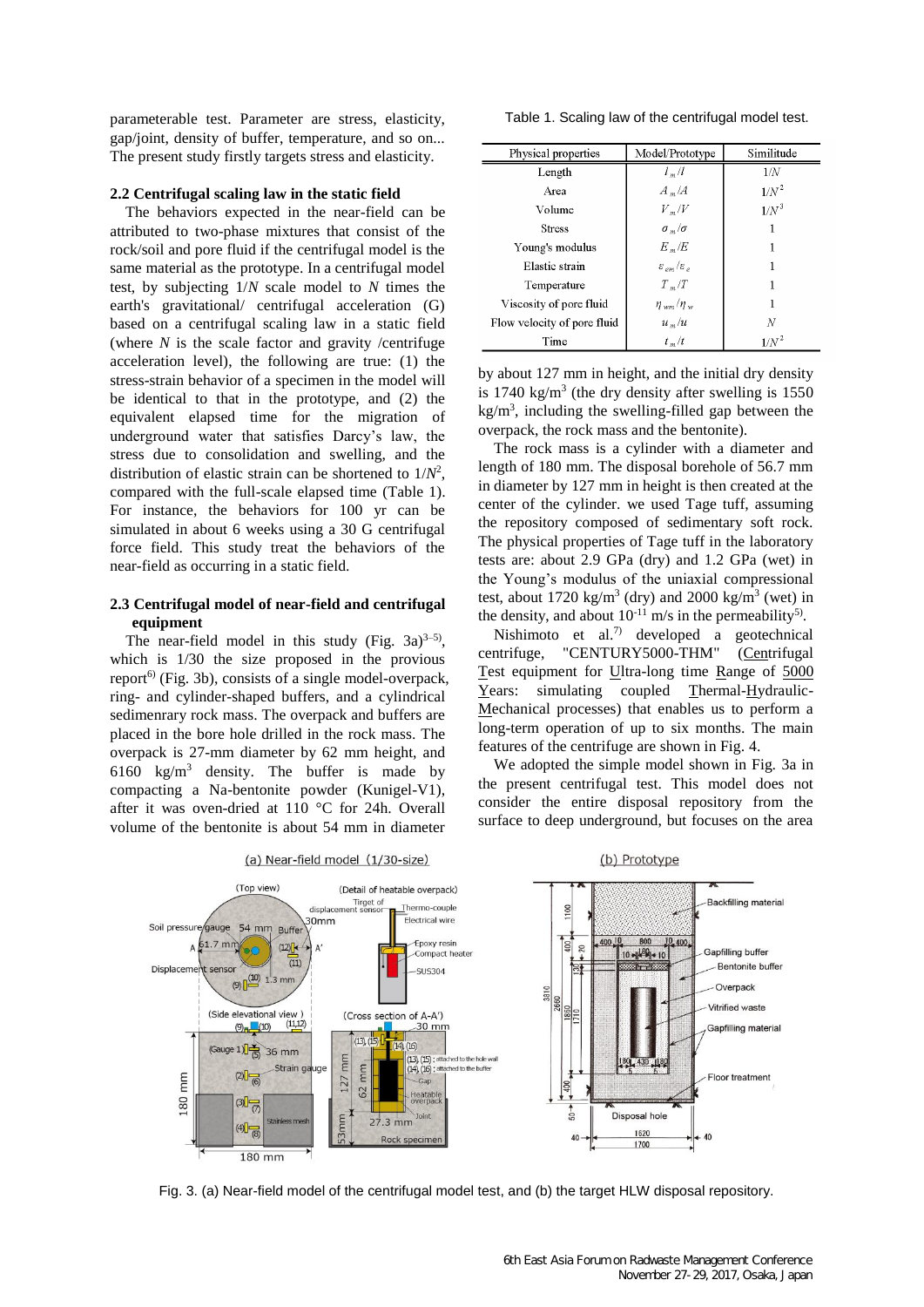

Fig. 4. Schematics of "CENTURY5000-THM".

surrounding the overpack. Therefore, the stress corresponding to the lithostatic pressure is supported by the pressure vessel. As for the scaling law of the self-weight stress, we considered only the surroundings of the overpack, including the bentonite buffer and bedrock.

# **2.4 Test condition**

We conducted the normal temperature-  $3, 5$  and heating-test  $4$ ) (Table 2) as the parameter of the confining pressure (the STRESS-constraint condition, that is, surrounding of the bentonite DEFORM). And, we referred the centrifugal data of Nakamura and Tanaka<sup>8)</sup> under the STRAIN- constraint and normal temperature condition. Their study used a model composed of bentonite and an overpack with a steel container, and did not include the bedrock under the strain-constraint condition, that is, surrounding of the bentonite DOES NOT DEFORM.

The temperature conditions of the overpack are constantly 25 °C and 95 °C (normal temperature- and heating-test, respectively). We measure the change in the strain of the rock mass and the bentonite, the soil pressure of the bentonite (called the "bentonite pressure"), and the displacement of the overpack. In addition, we attach the thermocouples in the heating-test at the same place as a part of the strain gauges. Centrifuge model tests are conducted with a centrifugal force field of 30 G, along with predetermined confining pressures and injection pore pressures. Confining pressure (Pc) is applied at 6 to 10 MPa as a result of the isotropic hydraulic pressure (Table 2). The predetermined pore pressure (Pp) of the injected distilled-water is constantly controlled at the bottom end of the model. The back pressure is also constantly controlled under the consolidationdrainage (CD) condition of 0.5 MPa at the top end of the model. In contrast, the test condition of Nakamura and Tanaka<sup> $5$ </sup> is the consolidation-undrainage (CU). The model uses initially dry conditions to measure the saturating and swelling processes of the rock mass and bentonite. Test procedures are, (1) the predetermined confining pressure and the ambient temperature are loaded to the model, (2) the centrifugal acceleration of 30 G is applied after all measuring sensor values are steady, and then, (3) pore water injection and heating of the overpack are started. The injection pressure of pore water is constantly controlled after it approaches the predetermined value.

#### **3. Result and discussion**

In the centrifugal model tests, the displacement of the overpack, the bentonite pressure, the strain of the rock mass, and temperature (only the heating-test) were measured under the confining pressures. As for the example of results obtained by the tests, we show the temporal change of bentonite pressure in the normal temperature- and heating-test under the stress-constraint conditions (Fig. 5). We define the bentonite pressure as the value obtained when the back pressure is subtracted from the measured soil pressure. The data plotted in the figure are the values over time starting from the injection of the water (and the heating of the overpack). And, we describe them using the test elapsed time (lower horizontal axis) in the following paragraph.

# **3.1 Stress- and time-dependency**

The bentonite buffer placed into the disposal hole of the rock mass swells by the injected water that permeates the bottom and lower half-side of the rock mass, and then fills the gaps and joints in the hole from the lower part sequentially. The bentonite pressure is measured at the top of the model in the present tests (Fig. 3). Therefore, the soil pressure transducer showed little change from the start of the 20 to about 200 h, because the bentonite pressure could only be measured at the soil pressure

|                                          | Normal temperature-test |            |          |          |          |           | Heating-test |              |
|------------------------------------------|-------------------------|------------|----------|----------|----------|-----------|--------------|--------------|
| Sample No.                               | $TG-03*$                | $TG - 10*$ | $TG-11*$ | $TG-12*$ | $TG-05*$ | $(NT*^2)$ | $TG-17*^3$   | $TG - 19*^3$ |
| Confining pressure, MPa                  | 5.0                     | 6.0        | 7.0      | 9.0      | 10.0     |           | 6.0          | 10.0         |
| Injection (pore) pressure,<br><b>MPa</b> | 2.5                     | 3.0        | 3.5      | 4.5      | 5.0      | 4.9       | 3.0          | 5.0          |
| Back pressure, MPa                       | 0.5                     | 0.5        | 0.5      | 0.5      | 0.5      |           | 0.5          | 0.5          |
| Overpack, °C                             | 25                      |            |          |          |          | 25        | 95           |              |
| Ambience. C                              |                         |            | 25       | 25       | 31       | 35        |              |              |
| Centrifugal acceleration, G              | 30                      |            |          |          |          | 30        | 30           |              |
| Test time, d                             | 34                      | 24         | 39       | 67       | 40       | 39        | 80           | 52           |
| Equivalentume, vr                        | 83.8                    | 59.2       | 96.2     | 165.2    | 98.6     | 96.1      | 197.3        | 128.2        |

Table 2. Test conditions of the centrifugal model tests.

\*Nishimoto et al. 3, 5) ; \*<sup>2</sup>Nakamura and Tanaka 5); \*<sup>3</sup>Nishimoto et al. 4)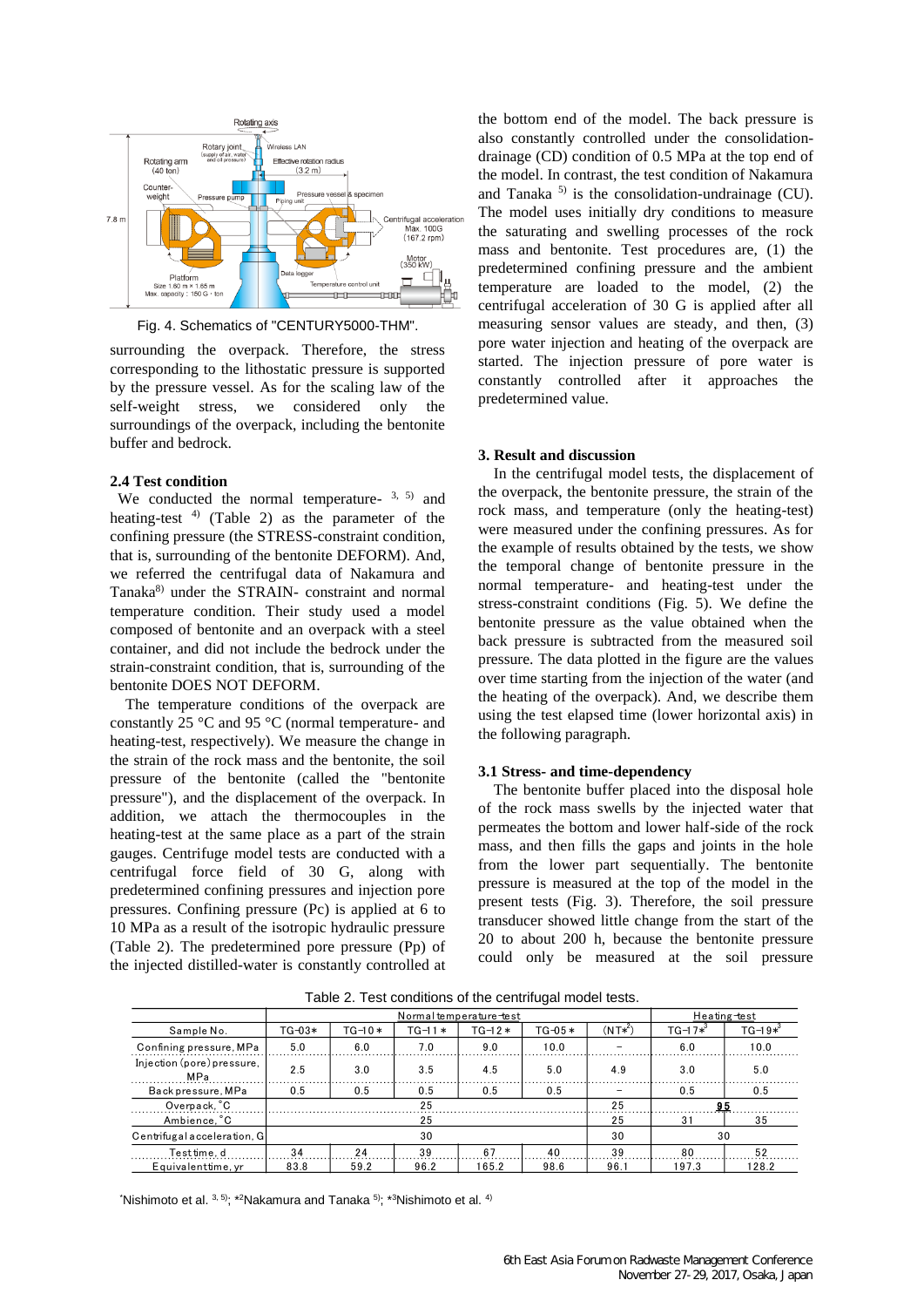transducer after the gaps and joints were filled. Then, the bentonite pressure increased rapidly by the swelling of the bentonite and was measured the local maximum. In the normal temperature test, beyond the local maximum values of the soil pressure of bentonite were measured, the values changed to gradual decrease and were not convergent through the tests. In contrast, the values in the heating-tests were measured the additional second local maximum, and then, changed to gradual decrease.

The general trend of the bentonite pressure were similar between our data and NT $<sup>8</sup>$ , but the variations</sup> in our data are larger than their results. In addition, our data clearly had a confining pressure-dependency in terms of the local maximum value, as well as a time-dependency after the local maximum values because the measured values were not convergent. Similar trend were obtain in the results of the displacement of the overpack.

The long-term behaviors of the near-field are qualitatively considered due to the following factors: (1) the disposal hole drilled in the deep underground shrinks due to the lithostatic pressure; (2) the bentonite buffer generates swelling pressure due to the imbibition caused by the reflood of groundwater; and (3) geomechanical interactions occur between the bedrock around the disposal hole and the bentonite buffer. In terms of the change from the local maximum to the test-end value of the bentonite



Fig. 5. Temporal change of bentonite pressure. (Upper) normal temperature-test, (lower) heating-test.

pressure, the test results of NT $^{8)}$  were convergent when about 40 equivalent years passed (Fig. 5). By contrast, our data were not convergent with the gradual change. No observation of the convergence in the test results of TG-12 (normal temperature-test) and TG-17 (heating-test) for the longest period of about two and three months which correspond to 165 and 197 equivalent years, respectively, that is, they have the time-dependency obviously.

The deformation of the disposal hole (host rock) yields to the convergent swelling pressure of the bentonite by the geomechanical interaction between the bentonite and the surrounding bedrock<sup>5)</sup>. In addition, the disposal hole/bedrock surrounding bentonite deforms in our tests under stress-constraint conditions, and it is considered that the stiffness in the bedrock decreases and the suction disappears gradually while the condition changes from dry to wet by the pore water, and then the bedrock softens<sup>5)</sup>.

Consequently, we interpret that the bentonite pressure keeps decreasing gradually until the geomechanical interaction between the stress of the deformation of the disposal hole/bedrock and swelling of the bentonite balanced. Due to the gradual and continuous deformation of the disposal hole/bedrock surrounding the bentonite, we infer that the convergent time of the displacement of the overpack and the bentonite pressure becomes longer than that of Nakamura and Tanaka<sup>5</sup>).

#### **3.2 Effect of heating**

Fig. 6 shows cross-sectional images of the model made by X-ray CT after the centrifugal tests. In the normal temperature-test, the density both the bedrock and the bentonite reaches the supposed saturated density (about 1900-2000 kg/m<sup>3</sup>). In the heating-test, the density of the bedrock reaches the supposed saturated density, in contrast, that of bentonite dose note reaches the supposed saturated density, and the CT value (equivalent density) decreases toward the overpack (1700-1800 kg/m<sup>3</sup>).

It is considered that the a little evaporation of pore water is generated in the heating-test because the temperature of the overpack is set to 95°C. It is highly unlikely to the boiling of water due to 0.5 MPa of the back pressure. However, it is a possible that water vapor is relatively generated more in the bentonite around the overpack with high temperature compared with the bedrock, and then, the differential pressure is formed. As a result, it is inferred that pore water is pushed away from the bentonite to the bedrock, and the zone of a low density in the bentonite is formed.

In other word, it is suggested in the heating-test that (1) the density of the bentonite decreases because the unsaturated zone in the bentonite is formed [Fig.  $6$ (right)], (2) the bentonite pressure and the stiffness in the disposal hole decreased, and then, (3) the trend